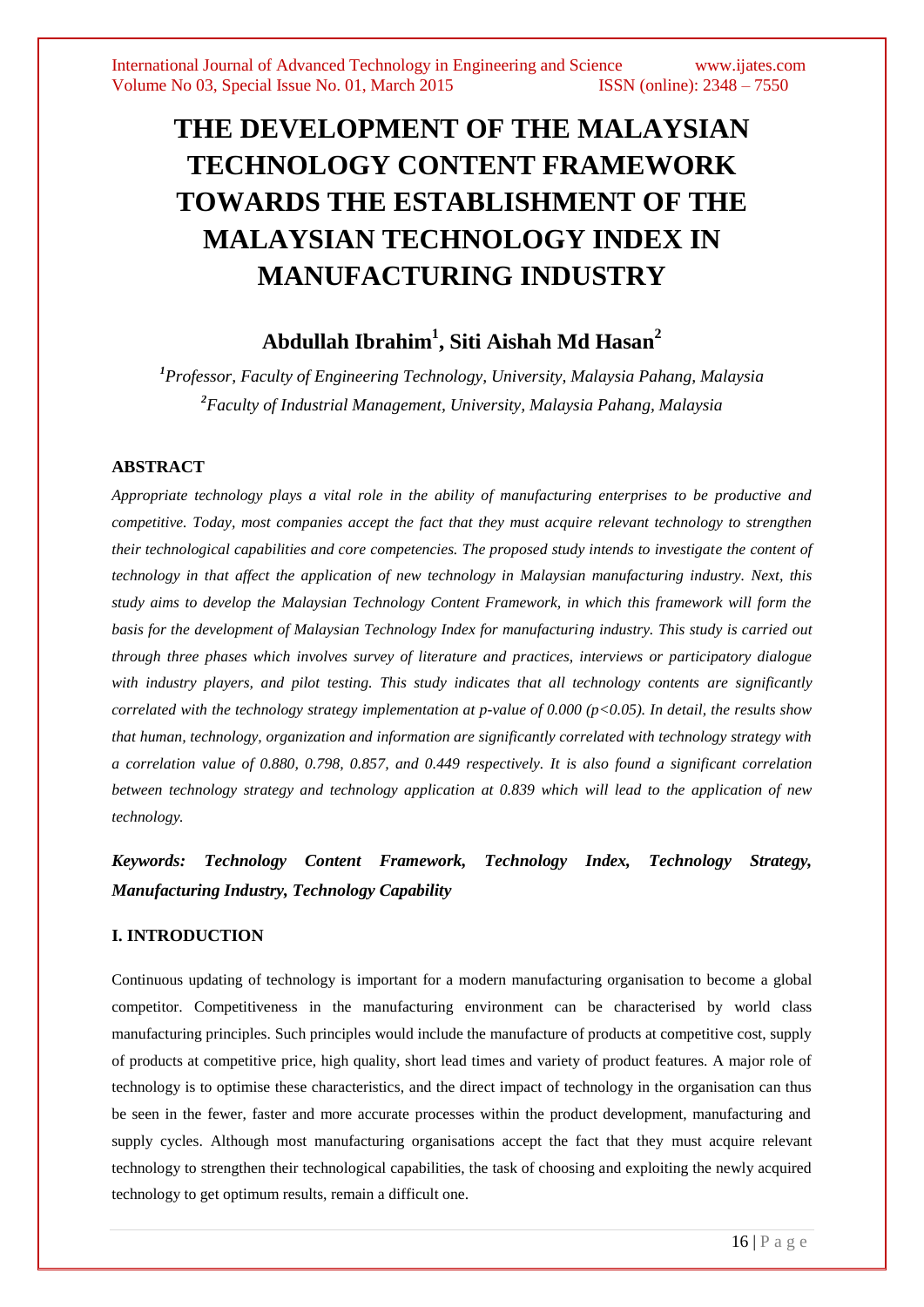In order to apply and manage technology effectively, Malaysian firms need to develop their technological capability that guides their utilization of technological resources. However, Malaysia"s technological performance does not achieve up to the mark, showing that most of the firms in Malaysia still lack of capabilities to make available and use of latest technology. A study by UNIDO found that manufacturing industry in Malaysia was characterised by assembly and processed type production which resulted the level of skills required were relatively simple in assembly and process activity. The implication of this situation is that the industries involved require workers with a low level of technical skills. This paper, therefore, intends to investigate the content of the technology within the manufacturing industry in Malaysia and tries to establish the Technology Content Framework. This framework is hoped can be used as a basis for the development of the Malaysia Technology Index.

## **II. TECHNOLOGY**

Technology has become one of the important elements to the society, business and industry in newly industrialized countries [1]. It always plays a major role in the creation of wealth and now technology is accepted as a key source of competitive advantage [2]. There are several technological entities besides hardware such as software and human skills. Lorentzen et al.[3] state that technology involved knowledge, equipments, and documents that help firms to upgrade their performance whereas Van Wyk [4] suggests that technology is competence, created by people, and expressed in devices, procedures and human skills, in which these constituent elements need to be combined to form as a technology entity.

A study conducted by Dolinsek and Strukelji [5] on some of the largest companies in the technologically most advanced manufacturing sectors such as ExxonMobil, iRobot, Boeing, Microsoft, and Sony shows that in these companies, technology refers to methods, techniques, procedures, processes, machine, and devices that people and organizations use in their activities. Also, their study shows that these companies do not immediately refer to technology as knowledge or skills, but they rather emphasize technological or technical expertise, technical knowledge, and technical skills.

#### **III. TECHNOLOGY CAPABILITY**

Technological capability has been explained in various ways depending on the interest of the researchers. Garcia-Muina [6] conceptualized technological capability as a tool for implementing competitive strategy and creating value in any given environment. They further defined it as the ability to jointly mobilize different scientific and technical resources which enables a firm to successfully develop its innovative products or productive processes. Technological capability is also able to make the right investment choices; increase production capacity, and engage in continuous upgrading of product quality [7]. However, Wang et al [8] argue that technological capability plays a critical role in competitive strategy for business performance but such an impact depends on the characteristics of business environment.

#### **IV. TECHNOLOGY CONTENT**

Technology contents makeup a "TIHO Framework" where Sharif [10] proposes that any technology consists of four components; 1) Technoware (T) is the physical assets such as equipment or machinery that is used to carry out a specific activity or task, 2) Inforware (I) is the knowledge and information of how to use hardware in order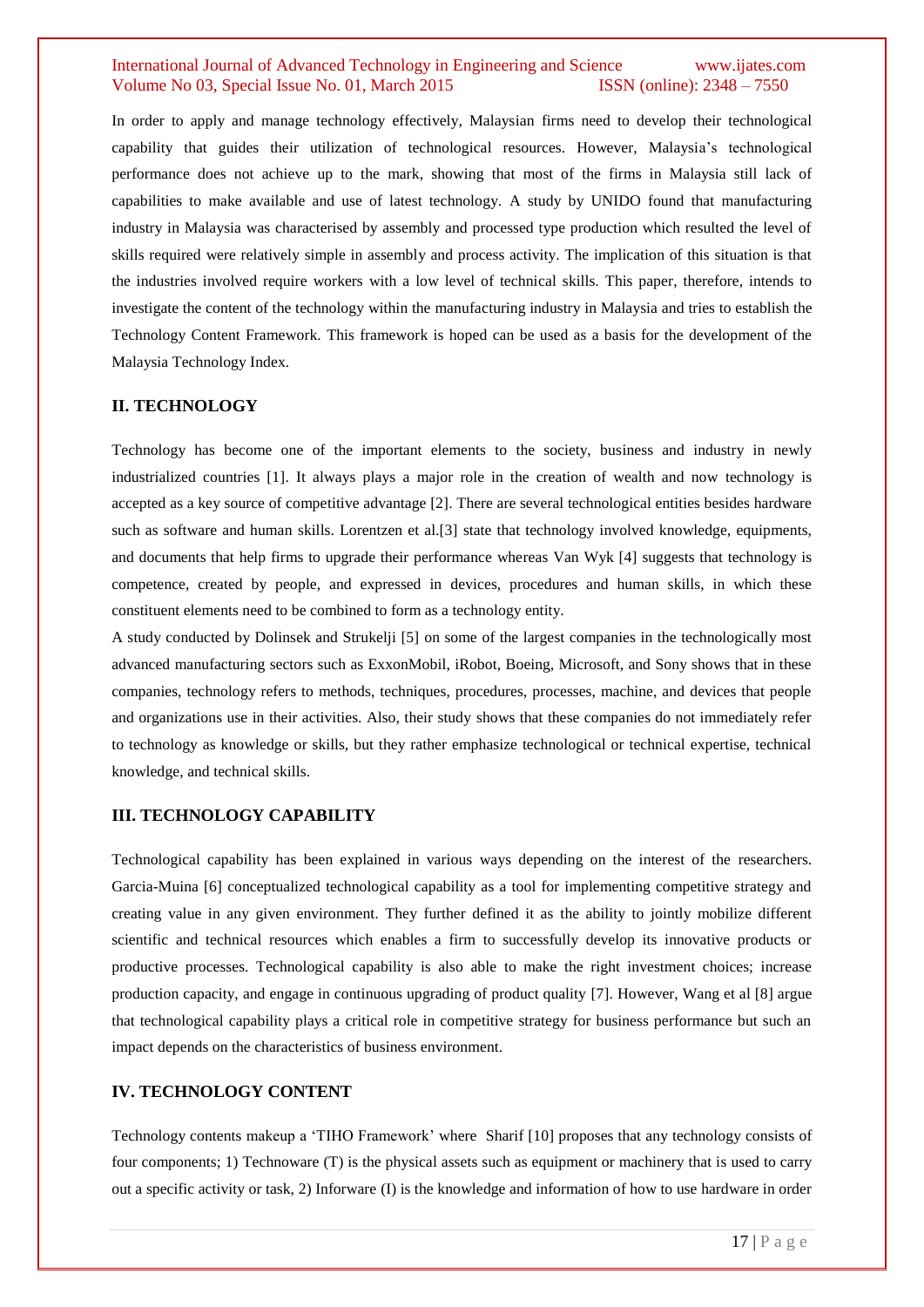to carry out the required activity or task, 3) Humanware (H) is the human skills needed for using hardware and infoware in order to carry out the required activity or task, 4) Orgaware (O) is the organizational and managerial structure to coordinate three above components in order to carry out the required activity or task.

#### **4.1Technology**

Rush et al. [11] posited once a new technology option is decided upon, a firm needs to deploy the resources to exploit it either by creating technology via in-house R&D, or acquiring it through a joint venture or technology licensing. According to Lane et. al [12], the ability of a firm to manage the acquisition of new technology and modify such acquired technology will determine the successful of implementation of firm"s technology strategy. Therefore, the following hypothesis is proposed:

H1: The acquisition of technologies significantly predicts the implementation of technology strategy.

#### **4.2 Human**

The capabilities of the companies often rely on its people since they are essentially as part of mechanism for innovation in organization [13]. Identify and recruit the right employees with the right education and skill sets will ensure the successful of firms and organizations. According to Monappa [14], employees are recognized as a finite resource and the key to implement a new strategy of the organization. A study by Ashekele and Matengu [15] on an SME manufacturing enterprise at the northern town of Rundu, Namibia found that relatively high levels of skill among employees provided impetus for a desire to be more competent.

Mohamed et al. [16] reveal that knowledge base factor, level of employee's readiness which includes technical skills, experience, and willingness to learn give affects to the technology transfer performance. Meanwhile, a research carried out by United Nations Commission [17] found that a lack of sufficiently skilled labour force unable to assimilate and adapt new knowledge to local conditions is an impediment to the implementation of new strategy for technology transfer activities. As such, the following hypothesis is proposed:

H2: Human with core competencies significantly predicts the implementation of technology strategy.

#### **4.3 Information**

Empirical research has looked at the nature of the linkages distinguishing between the role played by specific factors such as suppliers, customers, and universities [18] as source of information. The importance of some knowledge sources may also have been overestimated when they have been examined in isolation from other sources of knowledge [19].

Reichstein and Salter [20] argue that knowledge from suppliers enhances process innovations in firms with a cost-focus strategy. In addition, Bodas Freitas et al. [19] discover that firms with process innovations pursuing innovative strategies are generally tend to set up linkages with customers and governmental research institutes while firms with product innovations tend to engage in formal collaborations with competitors, suppliers, and other firms in the group. In this regard, the following hypothesis is proposed:

H3: Successful technology strategy implementation depends on information gained from external linkages.

#### **4.4 Organization**

Organization is very important as it makes management and scheduling work load easy. It brings together all the components of technology implementation. Efficient organizational design is very important as a source of competitive advantage in a world of temporary advantage [21]. According to Crossan and Berdrow [22],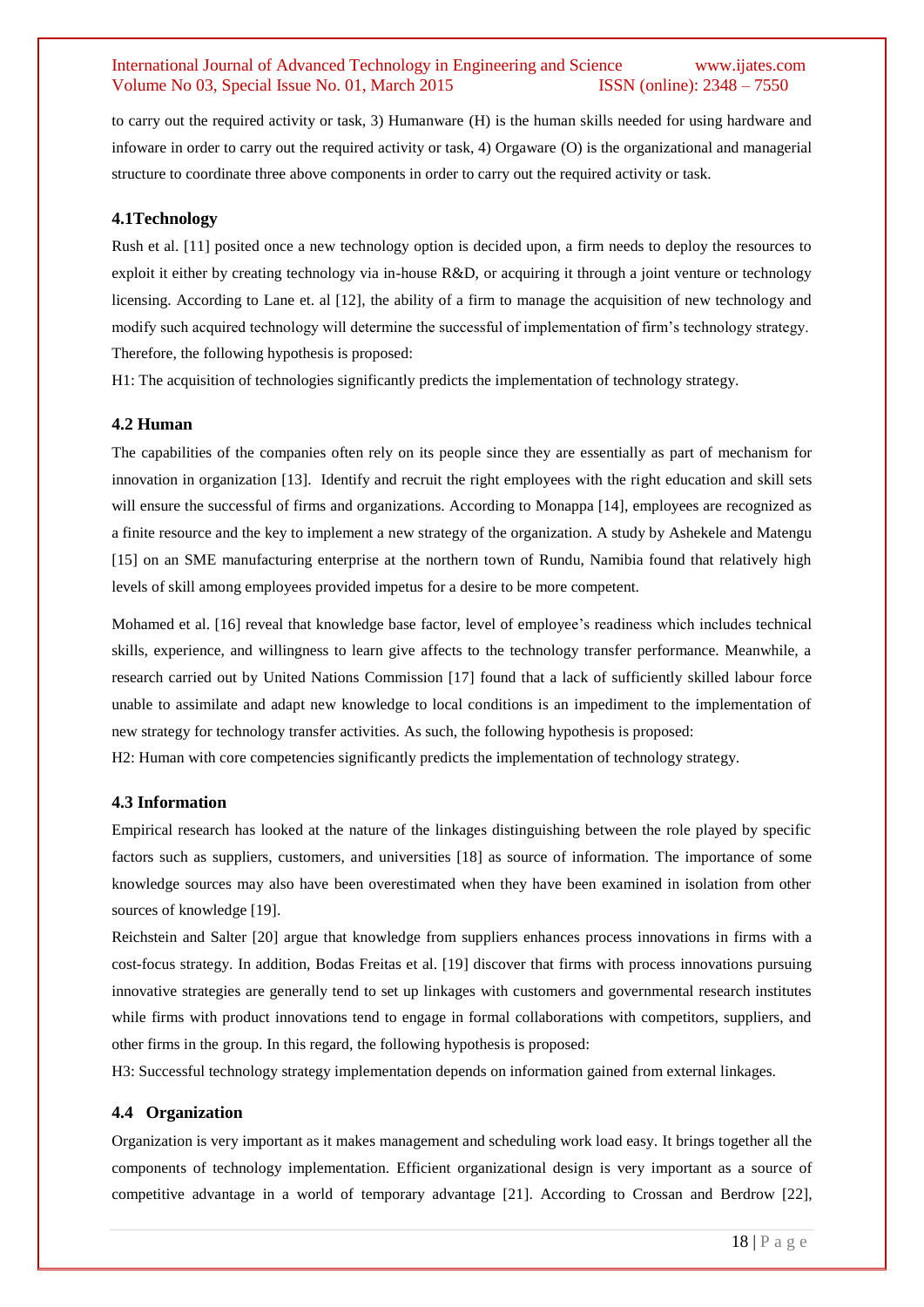designing organizations in the present economy context should take into account organizational learning, as knowledge is considered to be one of the most important resources to the designation of sustainable competitive advantage. In leading firms, the learning process can become conscious and formal leads to continuous improvements in effectiveness, efficiency, and strategy formulation [11]. Therefore, the following hypothesis is proposed:

H4: Successful strategy implementation depends on good internal organization.

## **V. TECHNOLOGY STRATEGY**

Conventionally, the broad objective of technology strategy is to guide a firm in acquiring, developing and applying technology for competitive advantage. It is one of the important factors for determining a firm"s longterm competitiveness [23]. According to Beer et al.[24], strategy can be implemented by aligning an organization"s goals, resources, and capabilities together with the environmental factors. More specifically, the adoption of technology strategy is considered as the most important thing especially for high-tech industries because it is directly related to the development of the technological capabilities through its interaction with the external environment [25].

A study that was carried out by Cooper and Edgett [26] in Corning Glass which manufactured fibre-optic cable, and Nortel Network which produced the boxes at each end of the cable to convert the light signal into an electronic signal shows that by developing a renewed innovation strategy resulted into better product innovation performance. Sharma [27] has shown that technology strategy is correlated with the organizational performance in firm level particularly for the firms in the growth stage and involved in the production of consumer and industrial goods.

#### **VI. METHODS**

This study was conducted in two phases: Phase 1 was a survey of literature and practices, while phase 2 was a participatory dialog and consultation with industrialists. Phase 1 aimed to search literature on the development of framework for technology contents as well as current practices both in Malaysia and abroad. Phase 2 was a survey whereby questionnaires were mailed and delivered to the targeted manufacturing firms. This study focused only on electrical and electronics manufacturing firms in Malaysia with more than 500 employees. Electrical and electronics manufacturing companies were chosen because they are the leading sector in Malaysia"s manufacturing sector. Furthermore, the electrical and electronic manufacturing companies have developed significant technological capabilities and skills for the production of higher value-added products.

#### **6.1 Data Collection**

About 161 electrical and electronics manufacturing companies hiring more than 500 employees have registered with the Federation of Manufacturing Malaysia (FMM). The researcher was able to reach 131 companies for a survey but only 110 returned, making 84% response rate. Data were also collected from focused group discussion with top management of four related companies. The discussion was focused on the issues related to technology content, such as techniques applied to identify the appropriate technologies that can be exploited, the process of matching the technology used with the knowledge and skills of employees.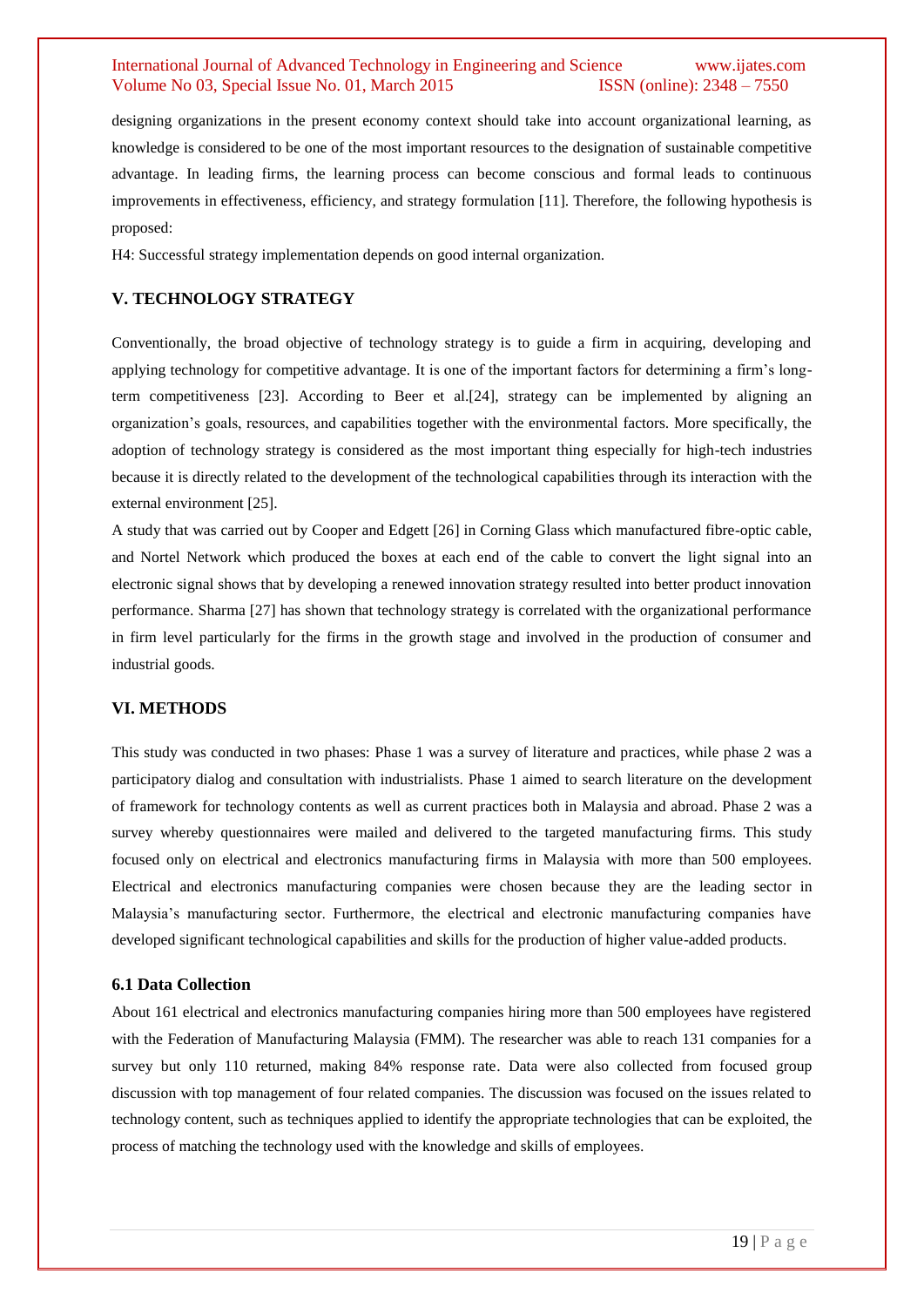#### **6.2 Questionnaire Design**

The questionnaire was designed by adapting and modifying from Rush et al.[11], who assessed the technological capabilities of the firms by emphasising the development of technology policy. The questionnaire was divided into two sections which consist of 29 items. Section A comprises questions about demographic information of respondent. A total of 24 questions in Section B comprising independent and dependent variables were measured using five-point Likert scale from 1= strongly disagree to 5= strongly agree. A pilot test that was carried on 25 managers of manufacturing companies found the instrument was reliable with a score of 0.616 and above [28].

# **VII. RESULTS AND DISCUSSION**

This study employed the Statistical Package for Social Science (SPSS) to analyse data in the first phase to compute the frequencies, means, and standard deviations. In the second phase, Structural Equation Modelling (SEM) was employed. SEM allows the simultaneous modeling of relationships among multiple independent and dependent constructs [29]. The analysis of the research model was conducted using PLS because PLS allows the analysis of both reflective and formative measures [30].

# **7.1 Validity of the Constructs**

Validity was examined by using both convergent and discriminant validity analysis. According to Sekaran [31], convergent validity examines whether the measures of the same construct are correlated highly, whereas discriminant validity determines the measures of a construct have not been correlated too highly with other constructs. Factor loadings, composite reliability and average variance extracted were used to assess convergent validity. According to Gholami et al.[32], all factor loadings should be statistically significant and standardized loading estimate should be 0.5 or higher. Composite reliability (CR) equal to or greater than 0.7 and average variance extracted (AVE) equal to or greater than 0.5 is considered acceptable.

| Contruct          | Item             | Loadings | Cronbach $\alpha$ | <b>AVE</b> | <b>CR</b> |
|-------------------|------------------|----------|-------------------|------------|-----------|
| Search            | S8               | 0.960    | 0.914             | 0.921      | 0.959     |
|                   | <b>S9</b>        | 0.959    |                   |            |           |
| Competence        | CC10             | 0.841    | 0.687             | 0.760      | 0.863     |
|                   | CC11             | 0.901    |                   |            |           |
| Awareness         | AW <sub>6</sub>  | 0.840    | 0.624             | 0.727      | 0.842     |
|                   | AW7              | 0.864    |                   |            |           |
| Learning          | L21              | 0.892    | 0.700             | 0.627      | 0.829     |
|                   | L22              | 0.876    |                   |            |           |
|                   | L23              | 0.564    |                   |            |           |
| Assess and Select | AST15            | 0.811    | 0.642             | 0.733      | 0.846     |
|                   | AST16            | 0.899    |                   |            |           |
| Acquisition       | <b>TA17</b>      | 0.950    | 0.890             | 0.901      | 0.948     |
|                   | <b>TA18</b>      | 0.949    |                   |            |           |
| Linkage_1         | EL <sub>24</sub> | 0.789    | 0.836             | 0.753      | 0.901     |
|                   | <b>EL26</b>      | 0.889    |                   |            |           |

**Table 1: Measurement Model**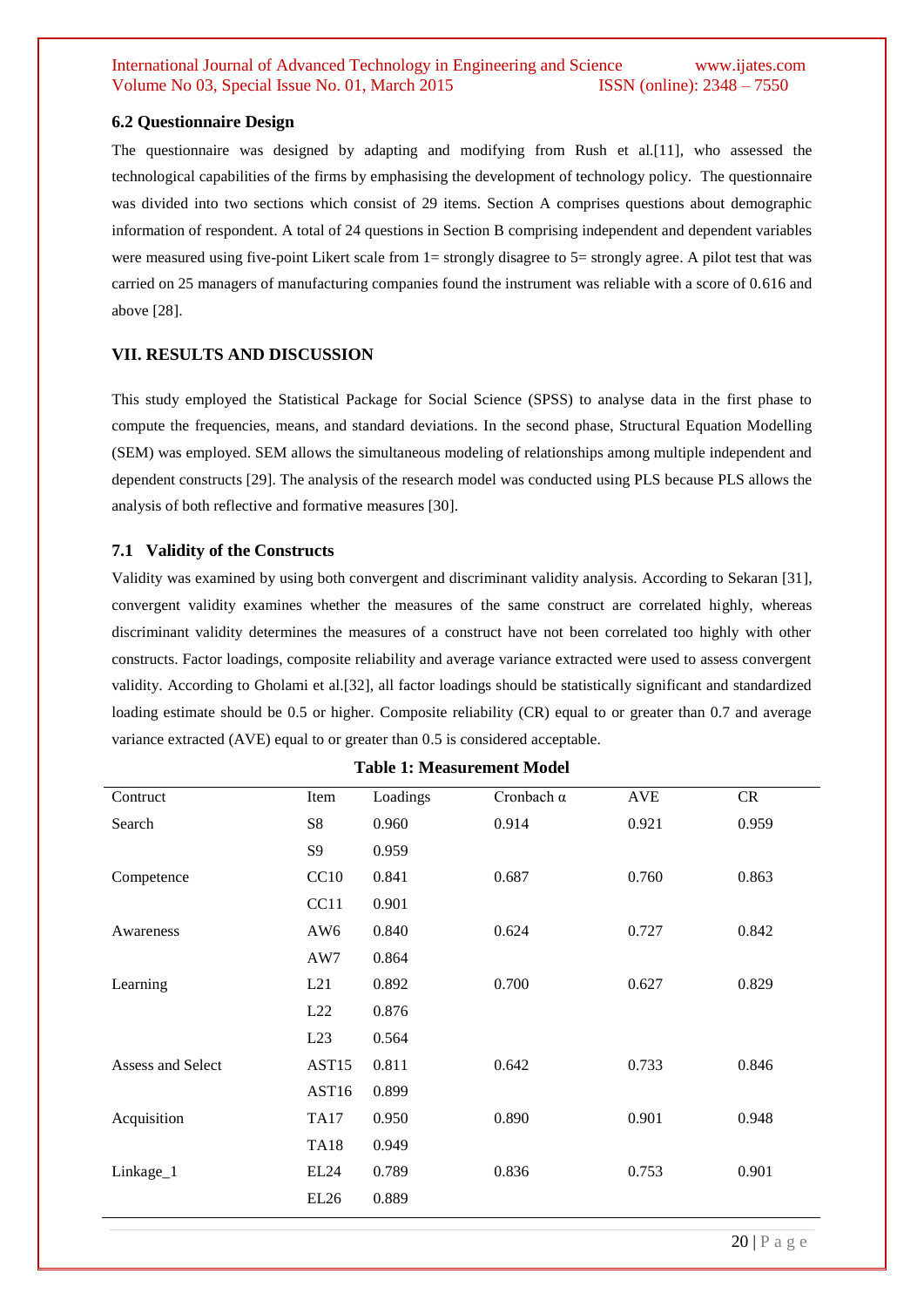| International Journal of Advanced Technology in Engineering and Science | www.ijates.com                      |
|-------------------------------------------------------------------------|-------------------------------------|
| Volume No 03, Special Issue No. 01, March 2015                          | <b>ISSN</b> (online): $2348 - 7550$ |

Table 1 shows that the Crobach Alpha for all the constructs range between 0.624 and 0.914 which meet the benchmark of 0.6 as suggested by Hair et al.[32]. In addition, the loadings for all reflective items are greater than the recommended value of 0.5 indicating convergent validity at the indicator level [35]. The AVE values are range between 0.627 and 0.921, which exceed the recommended value of 0.5, indicating convergent validity at the construct level. The CR values are range between 0.829 and 0.959, which exceed the recommended value of 0.7, indicating acceptable reliability.

Next, the discriminant validity was examined by comparing the square root of the AVE for the construct with the inter-construct correlations. As shown in Table 2, the square root of each AVE (shown on the diagonal) is greater than the related inter-construct (shown off the diagonal) in the construct correlation matrix, indicating adequate discriminant validity for all of the reflective constructs. As can be seen, all model evaluation criteria have been met, providing support for the measures of reliability and validity.

|             | 1     | $\mathbf{2}$ | 3     | $\boldsymbol{4}$ | 5     | 6     | 7     | 8     | 9     | 10    |
|-------------|-------|--------------|-------|------------------|-------|-------|-------|-------|-------|-------|
| acquisition | 0.949 |              |       |                  |       |       |       |       |       |       |
| application | 0.815 | 0.892        |       |                  |       |       |       |       |       |       |
| assess      | 0.748 | 0.750        | 0.856 |                  |       |       |       |       |       |       |
| awareness   | 0.595 | 0.719        | 0.759 | 0.853            |       |       |       |       |       |       |
| competence  | 0.539 | 0.539        | 0.535 | 0.559            | 0.872 |       |       |       |       |       |
| learning    | 0.783 | 0.754        | 0.714 | 0.607            | 0.647 | 0.792 |       |       |       |       |
| linkage 1   | 0.410 | 0.460        | 0.450 | 0.543            | 0.246 | 0.430 | 0.868 |       |       |       |
| linkage 2   | 0.127 | 0.215        | 0.320 | 0.483            | 0.288 | 0.115 | 0.639 | 0.834 |       |       |
| search      | 0.619 | 0.784        | 0.804 | 0.827            | 0.545 | 0.774 | 0.431 | 0.211 | 0.960 |       |
| strategy    | 0.708 | 0.830        | 0.790 | 0.771            | 0.665 | 0.766 | 0.488 | 0.309 | 0.849 | 0.907 |

**Table 2: Inter-construct correlations**

*Note:* Values in the on diagonal represent the square root of the AVE while the off diagonal represents the correlation

#### **7.2 Hierarchical Component Model**

Hierarchical component models (HCM) or higher order models most often involve testing second-order structures that contain two layers of components [33]. In addition, higher-order modeling involves summarizing the lower-order components (LOCs) which capture the sub dimensions of the abstract entity, into a single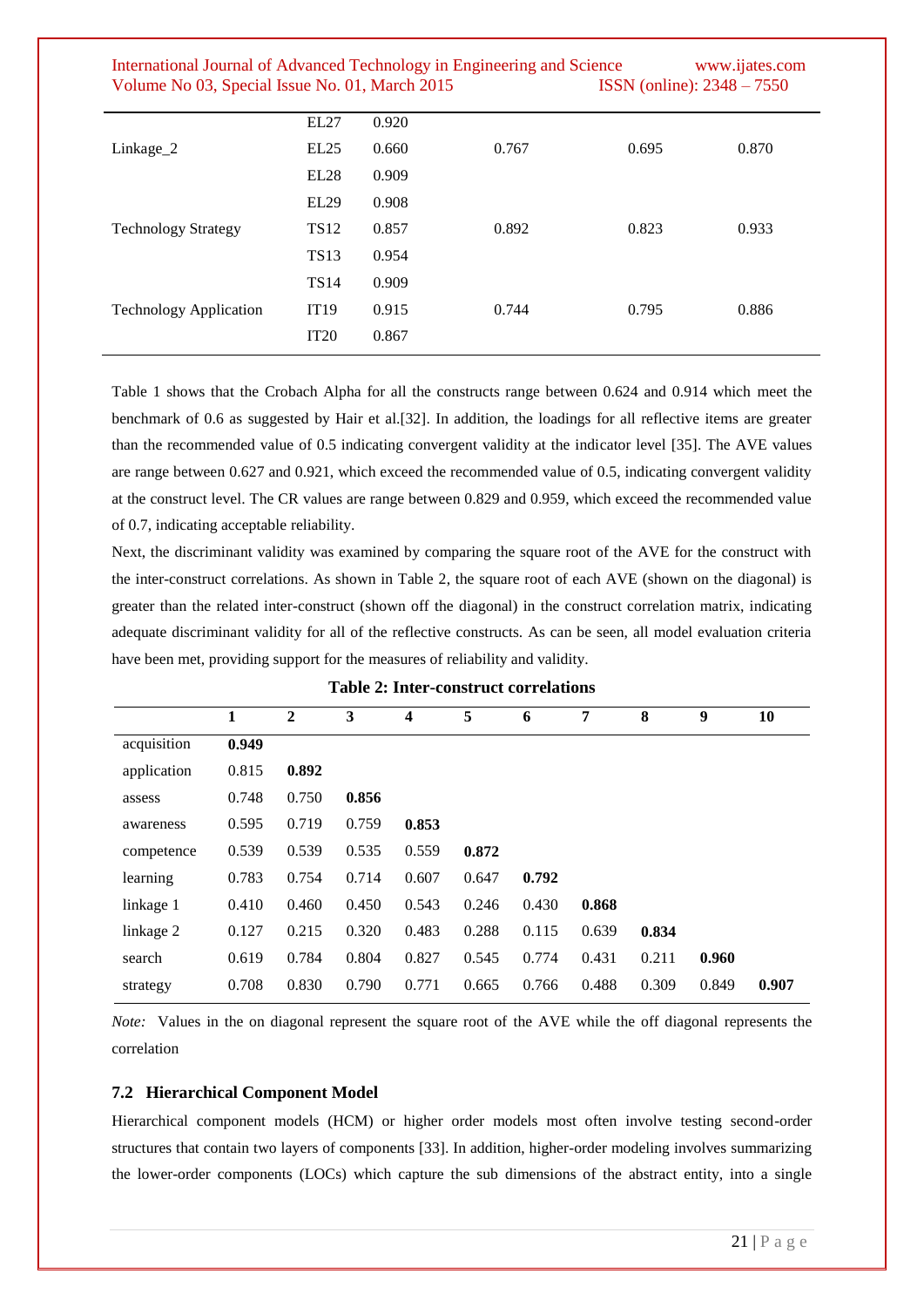multidimensional higher-order construct (HOCs) which captures the more abstract entity [38]. As shown in Table 3, there are four HOCs and eight LOCs applied in this study.

| <b>Lower-Order Components</b> | <b>Higher-Order Constructs</b> |  |
|-------------------------------|--------------------------------|--|
| Competence                    | Human                          |  |
| Search                        |                                |  |
| Awareness                     | Organization                   |  |
| Learning                      |                                |  |
| Assess and select             | Technology                     |  |
| Acquisition                   |                                |  |
| Internal Linkage              | Information                    |  |
| External Linkage              |                                |  |

|  | <b>Table 3: Hierarchical Component of Study</b> |  |  |  |
|--|-------------------------------------------------|--|--|--|
|--|-------------------------------------------------|--|--|--|

An HCM is characterized by reflective-formative relationship which indicates a formative relationship between the HOCs and the LOCs, whereby each of the constructs is measured by reflective indicators. To establish the HOCs" measurement model, Hair et al.[34] indicate that all the indicators from the LOCs should be assigned to the HOCs in the form of a repeated indicators approach. Number of indicators should be similar across the LOCs otherwise the relationships between the HOCs and LOCs may be significantly biased by the inequality of the number of indicators per LOC. Figure 1 provides the graphical presentation on the Hierarchical Component Model for this study.

Then, convergent validity of each HOCs" indicators should be determined first. According to Gholami et al.[32] all factor loadings should be statistically significant and standardized loading estimate should be 0.5 or higher. Next is to validate the formative measures, multicollinearity between indicators. Multicollinearity can be assessed by looking at the value of tolerance and variance inflation factor (VIF). Tolerance is an indicator of how much of the variability of the specified independent variable is not explained by the other independent variables in the model [40]. If this value is very small, it indicates that the multiple correlation with other variables is high (above 0.9), suggesting the possibility of multicollinearity. VIF, on the other hand, is the inverse of tolerance value.



**Figure 1: Hierarchical Component Model (Reflective-Formative Type)**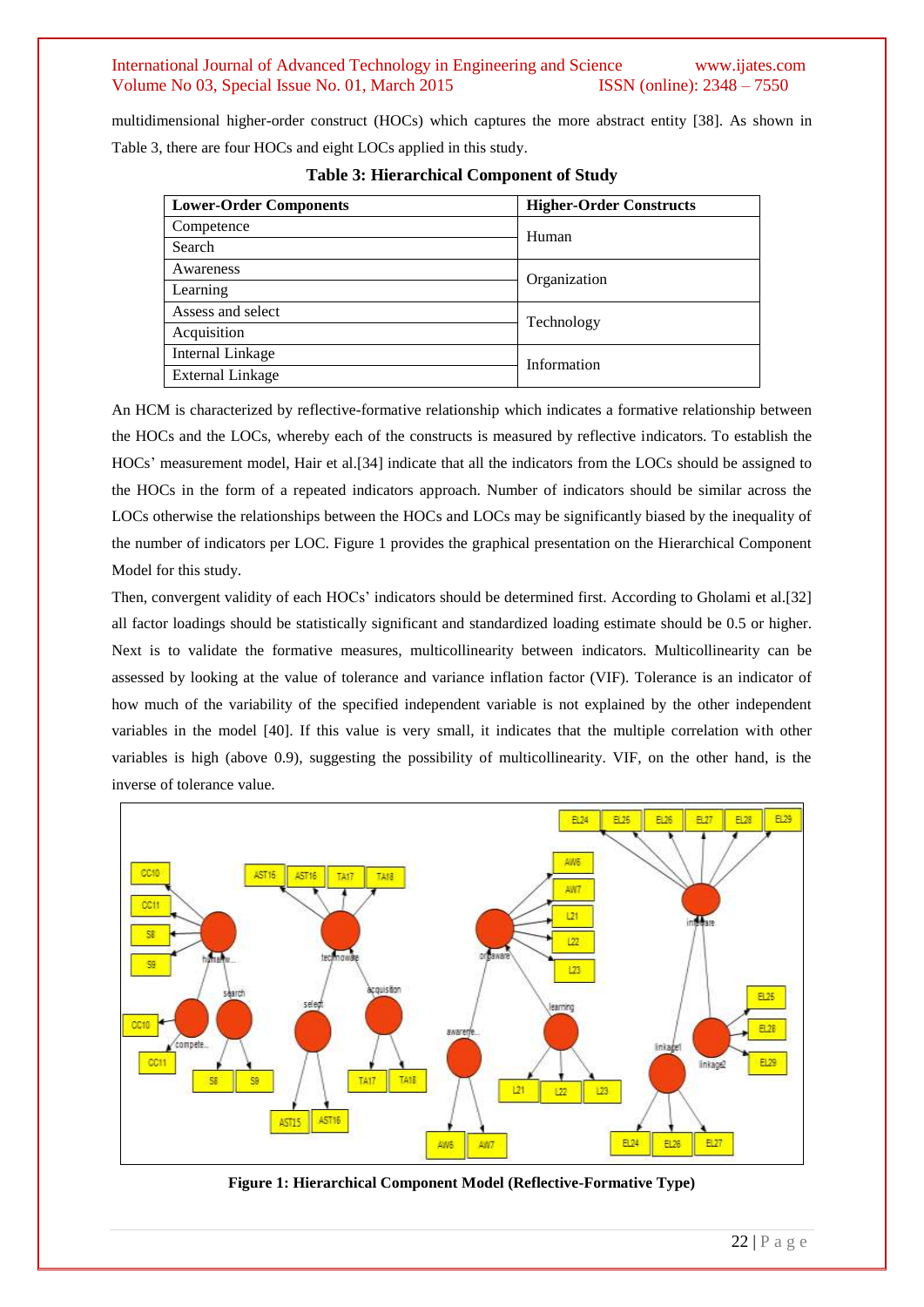In the context of PLS-SEM, a tolerance and VIF values of less than 0.2 and greater than 5.0 respectively indicate a potential collinearity problem [32]. These levels indicate that 80% of an indicator's variance is accounted for by the remaining formative indicators associated with the same construct.

As presented in Table 4 below, the results show that all the loadings of each HOCs' indicators are greater than recommended value of 0.5 except for indicator L23 (0.433), however, this indicator will not be deleted. In addition, the result of collinearity statistics shows that the tolerance values of all HOCs constructs are within the recommended value (greater than 0.2) indicate that the data has not violated the multicollinearity assumption. This is also supported by the VIF value which is below the cut-off of 5.0.

| Item                                               | <b>Construct</b> | Weight | <b>Tolerance</b> | <b>VIF</b> |  |
|----------------------------------------------------|------------------|--------|------------------|------------|--|
| AST15                                              |                  | 0.666  |                  |            |  |
| AST16                                              | Technology       | 0.887  | 0.453            | 1.587      |  |
| <b>TA17</b>                                        |                  | 0.903  |                  |            |  |
| <b>TA18</b>                                        |                  | 0.897  |                  |            |  |
| CC10                                               |                  | 0.636  |                  |            |  |
| CC11                                               | Human            | 0.793  | 0.564            | 1.772      |  |
| ${\rm S}8$                                         |                  | 0.894  |                  |            |  |
| $\boldsymbol{\mathcal{S}}\boldsymbol{\mathcal{G}}$ |                  | 0.875  |                  |            |  |
| $\rm EL24$                                         | Information      | 0.636  |                  | 1.554      |  |
| EL25                                               |                  | 0.683  | 0.643            |            |  |
| EL26                                               |                  | 0.877  |                  |            |  |
| EL27                                               |                  | 0.864  |                  |            |  |
| $\rm EL28$                                         |                  | 0.756  |                  |            |  |
| EL29                                               |                  | 0.760  |                  |            |  |
| AW <sub>6</sub>                                    |                  | 0.711  |                  |            |  |
| AW7                                                | Organization     | 0.767  |                  |            |  |
| L21                                                |                  | 0.749  | 0.630            | 2.206      |  |
| L22                                                |                  | 0.909  |                  |            |  |
| L23                                                |                  | 0.431  |                  |            |  |

#### **Table 4: Outer Loading, Tolerance and VIF for Hierarchical Component Model**

# **7.3 Correlation**

The result of correlation matrix indicates that all the technology contents are significantly and positively correlated with technology strategy implementation at p-value of  $0.000$  (p $<0.05$ ) as presented in Table 5. In detail, the results show that human, technology, organization, and information are significantly and positively correlated with technology strategy implementation with a correlation value of 0.88, 0.798, 0.857, and 0.449 respectively. In addition, there is also a significant and positive relationship between technology strategy implementation with technology application when the analysis shows the correlation value of 0.839 at p-value of  $0.000$  (p< $0.05$ ).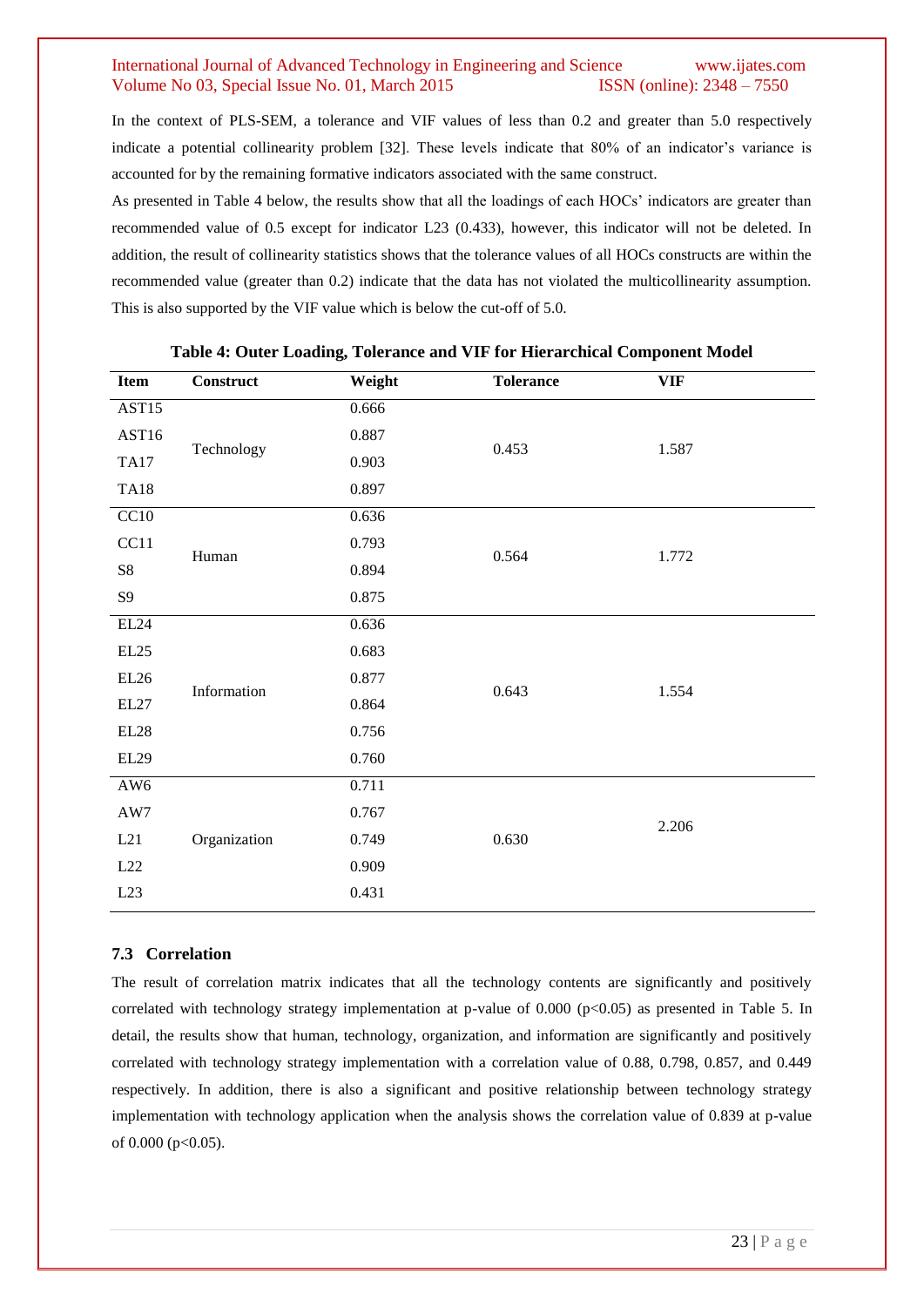| International Journal of Advanced Technology in Engineering and Science | www.ijates.com                      |
|-------------------------------------------------------------------------|-------------------------------------|
| Volume No 03, Special Issue No. 01, March 2015                          | <b>ISSN</b> (online): $2348 - 7550$ |

|                                              |                            | H                  | T                  | $\mathbf 0$        | $\mathbf I$        | <b>TS</b>          | <b>TA</b>    |
|----------------------------------------------|----------------------------|--------------------|--------------------|--------------------|--------------------|--------------------|--------------|
| Human (H)                                    | Pearson<br>Sig. (2-tailed) | $\,1$              |                    |                    |                    |                    |              |
| Technology (T)                               | Pearson<br>Sig. (2-tailed) | $0.781**$<br>0.000 | $\mathbf{1}$       |                    |                    |                    |              |
| Organization (O)                             | Pearson<br>Sig. (2-tailed) | $0.915**$<br>0.000 | $0.840**$<br>0.000 | $\mathbf{1}$       |                    |                    |              |
| Information (I)                              | Pearson<br>Sig. (2-tailed) | $0.372**$<br>0.000 | $0.381**$<br>0.000 | $0.473**$<br>0.000 | $\mathbf{1}$       |                    |              |
| <b>Technology</b><br>(TS)<br><b>Strategy</b> | Pearson<br>Sig. (2-tailed) | $0.880**$<br>0.000 | $0.798**$<br>0.000 | $0.857**$<br>0.000 | $0.449**$<br>0.000 | $\mathbf{1}$       |              |
| <b>Technology</b><br><b>Application (TA)</b> | Pearson<br>Sig. (2-tailed) | $0.785**$<br>0.000 | $0.830**$<br>0.000 | $0.883**$<br>0.000 | $0.389**$<br>0.000 | $0.839**$<br>0.000 | $\mathbf{1}$ |

**Table 5: Correlation matrix of all variables**

\*Correlation is significant at p<0.05 (2-tailed).

\*\*Correlation is significant at p<0.01 (2-tailed).

## **7.4 Measuring Structural Model**

After analysing the measurement model, the next step in a PLS analysis is to create a structural model by the inner model. To do this, the researcher first examined the path loadings between constructs to identify significance using computed T-statistics. To test the significance, all the data were run using 500 bootstrapped samples with 0 cases per sample. Table 6 presents the path coefficients  $(\beta)$ , t-value, and significance for the structural model.

| Table 6: Summary of the structural model |  |
|------------------------------------------|--|
|------------------------------------------|--|

| <b>Hypothesis</b> | Relationship                               | Std Beta $(\beta)$ | <b>SE</b> | t-value    | p-value | <b>Decision</b> |
|-------------------|--------------------------------------------|--------------------|-----------|------------|---------|-----------------|
| H1                | Technology $\rightarrow$ Strategy          | 0.258              | 0.097     | $2.826**$  | 0.002   | Supported       |
| H <sub>2</sub>    | Human $\rightarrow$ Strategy               | 0.594              | 0.115     | $5.341**$  | 0.000   | Supported       |
| H <sub>3</sub>    | Information $\rightarrow$ Strategy         | 0.1                | 0.054     | $1.763*$   | 0.039   | Supported       |
| H4                | Organization $\rightarrow$ Strategy        | 0.051              | 0.199     | 0.277      | 0.391   | Not Supported   |
| H <sub>5</sub>    | Strategy $\rightarrow$ Application of Tech | 0.83               | 0.034     | $24.503**$ | 0.000   | Supported       |

\*\*p<0.01, \*p<0.05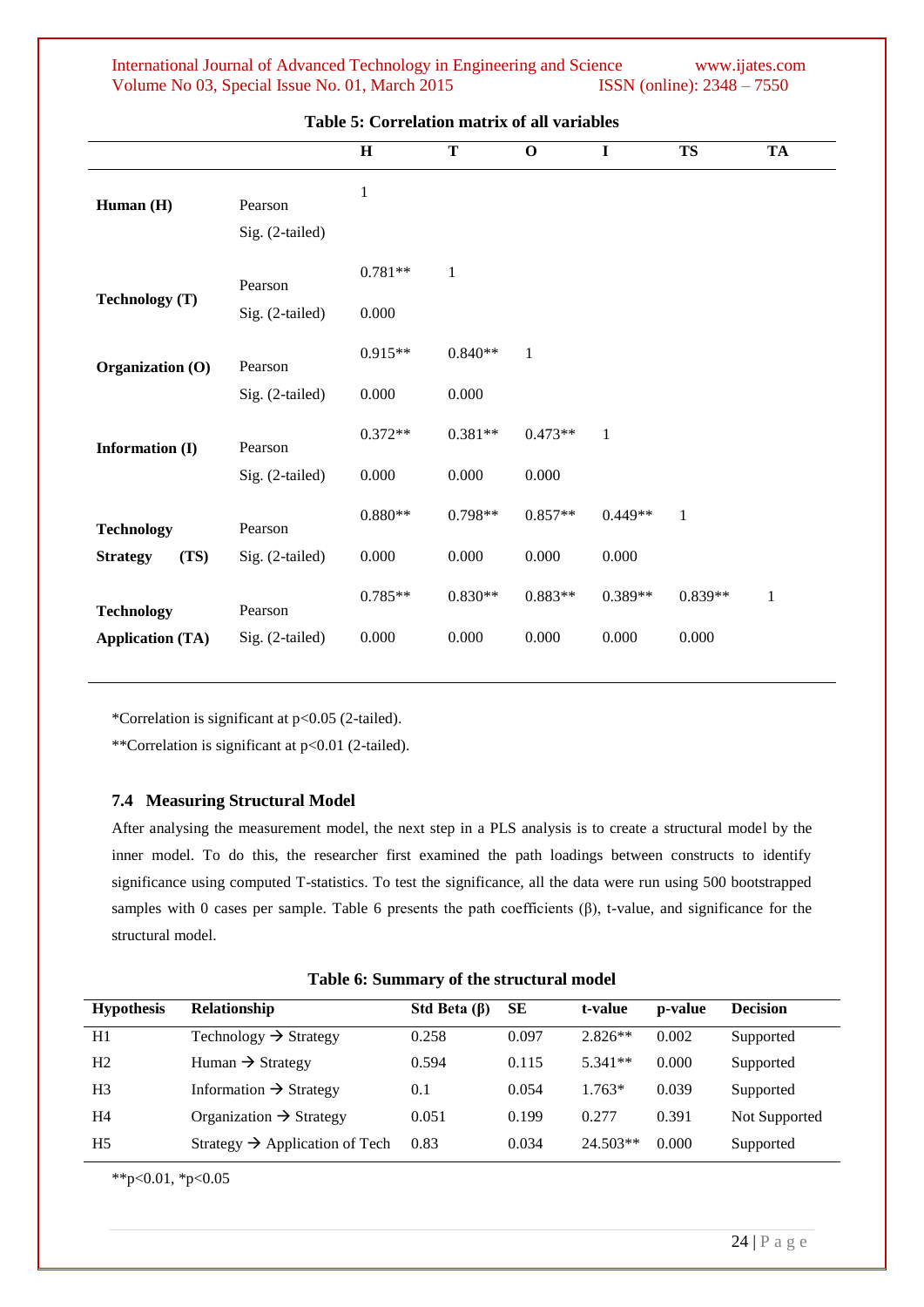As shown, four out of the five hypotheses were supported. Technology ( $\beta$ =0.258, p < 0.01), Human ( $\beta$ =0.594, p  $<$  0.01), and Information ( $\beta$ =0.100,  $p$  < 0.05) were all positively predict the adoption and implementation technology strategy. Thus, H1, H2, and H3 were supported while H4 was not supported. On the other hand, the implementation of technology strategy positively related to the application of new technology ( $\beta$ =0.830, p < 0.01). This supports for H5 of this study. It also demonstrates that human has the strongest effect in predicting the implementation of technology strategy followed by technology and information.

In addition, Figure 2 provides the graphical presentation of the model with the explanatory power of the estimated model which can be assessed by observing the  $R^2$  of the endogenous constructs. The  $R^2$  values of 0.75, 0.50, or 0.25 for the endogenous constructs can be described as substantial, moderate, and weak [34]. Therefore, the  $R^2$  value of technology strategy is 0.816 which indicates substantial while application of technology is 0.689 can be considered moderate. This study also revealed that approximate 82% of the variation in technology strategy adoption can be explained by all the technology content variables (Human, Organization, Information, and Technology) while approximate 69% of the variation in the new technology application can be explained by the implementation of technology strategy.



**Figure 2: Results of the Structural Model. Note: \*\*P< 0.01, \*P< 0.05**

#### **VIII. CONCLUSION**

The findings obtained from this study reveal that there are strong relationships between the key technology content and technology strategy implementation as well as between technology strategy implementation and technology adoption and application. The results will guide industry players in selecting and applying new technology, hence make it competitive globally.

#### **IX. ACKNOWLEDGEMENTS**

The authors are thankful to the Ministry of Education Malaysia for financial support provided through the Fundamental Research Grant Scheme (FRGS).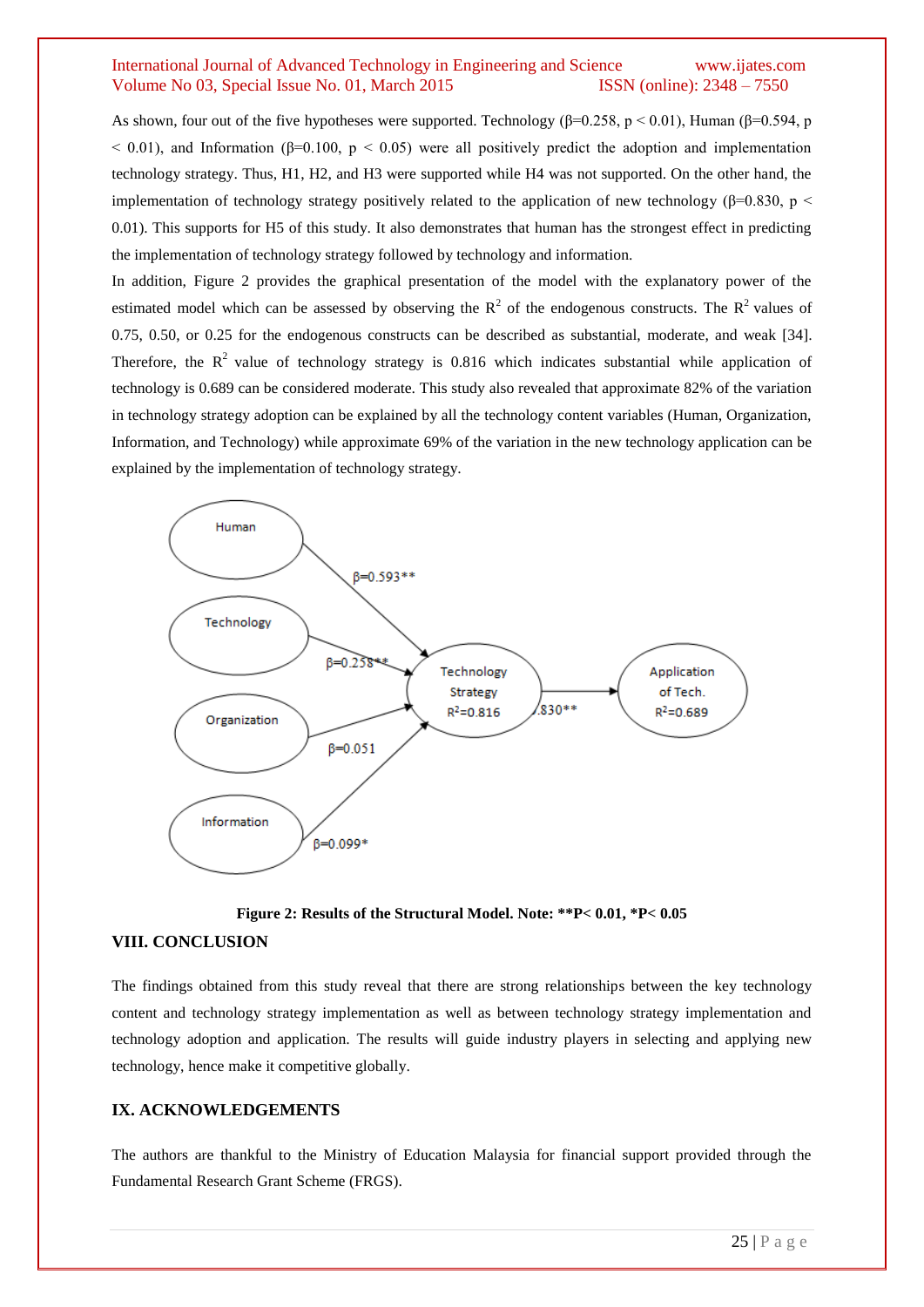#### **REFERENCES**

- [1] Tai-Yue, W. and Shih-Chien, C., "The influences of technology development on economic performance The example of ASEAN countries", Technovation. 27, 2007, 471-488.
- [2] Reisman, A., Comparative technology transfer: A tale of development in neighbouring countries, Israel and Turkey Comparative Technology Transfer and Society*.* 3(3), 2005, 322-370.
- [3] Lorentzen, J., Mollgaard, P., and Rojec, M.," Host-country absorption of technology: Evidence from automotive supply networks in Eastern Europe", Industry and Innovation*.* 10(4), 2003, 415-432.
- [4] Van Wyk, R. 2004. Technology: A unifying code; A simple and coherent view of technology.SA:Stage Media Group.
- [5] Dolinsek, S. and Strukelj, P., Technology, Wealth and Modern Management of Technology.Managing Global Transitions. 10(1), 2012, 29-49.
- [6] Garcia-Muina, F. and Navas-Lopez, J., "Explaining and Measuring Success in New Business: The Effect of Technological Capabilities on Firm Results", Technovation. 27(1-2), 2007, 30-46.
- [7] Marjolein C. and Romijn, H., Technological Learning in Small Enterprise Clusters:Conceptual Framework and Policy Implications, In: Mani, S. and Romijn, H. Eds. Innovation, Learning and Technological Dynamism of Developing Countries, UNU Press, Tokyo and New York, 2004, 135-157*.*
- [8] Wang, E.T.G., Tai, J.C.F. and Wei, H.L., "A virtual integration theory of improved supply-chain performance", Journal of Management Information Systems*.* 13(2), 2006, 41-64.
- [9] Kyriakou, D., Technology and sustainable growth: Towards a Synthesis, Technological Forecasting and Social Change. 69, 2002, 897–915.
- [10] Sharif, N., The Evolution of Technology Management Studies: Techno-economics to Technometrics, Technology management: Strategies and applications for practitioners. 2(3), 1995, 113-148.
- [11] Rush, H., Bessant, I. and Hobday, M., Assessing the technological capabilities of firms: Developing a policy tool. R&D Management. 37(3), 2007, 221-236.
- [12] Lane, P., Salk, J. E., and Lyles, M. A., "Absorptive capacity, learning and performance in international joint ventures", Strategic Management Journal. 22(12), 2001, 1139-1157.
- [13] Subramaniam, M. and Youndt, M.A, "The influence of intellectual capital on the types of innovative capabilities", Academy of Management Journal. 48, 2005, 450-463.
- [14] Monappa, A. 2005. Liberalization and Human Resource Management: The new economic policy and human resource management. Challenges for the corporations of tomorrow. New Delhi: Sage Publication.
- [15] Ashekele, H.M. and Matengu, K., Success factors in technology transfer to SME's: Rundu woodwork common facility center. Proceedings of the Portland International Conference on Management of Engineering & Technology 2008 (PICMET 2008),Cape Town, South Africa, 2008, 2190 – 2196.
- [16] Mohamed, A. S., Sapuan, S. M., Megat Ahmad, M. M. H., Hamouda, A. M. S. and Hang Tuah, B. T., "The effect of technology transfer factors on performance: An empirical study of Libyan petroleum industry", American Journal of Applied Sciences*.* 6(9), 2009, 1763-1769.
- [17] United Nations Commission, Technology transfer to small and medium enterprises and identifying opportunities for domestic and foreign direct investment in selected sector. Economic and Social Commission for Western Asia, 2005.
- [18] Laursen, K. and Salter, A., Searching high and low : What types of firms use as a sourceof innovation? Research Policy. 33, 2004, 1201-1215.